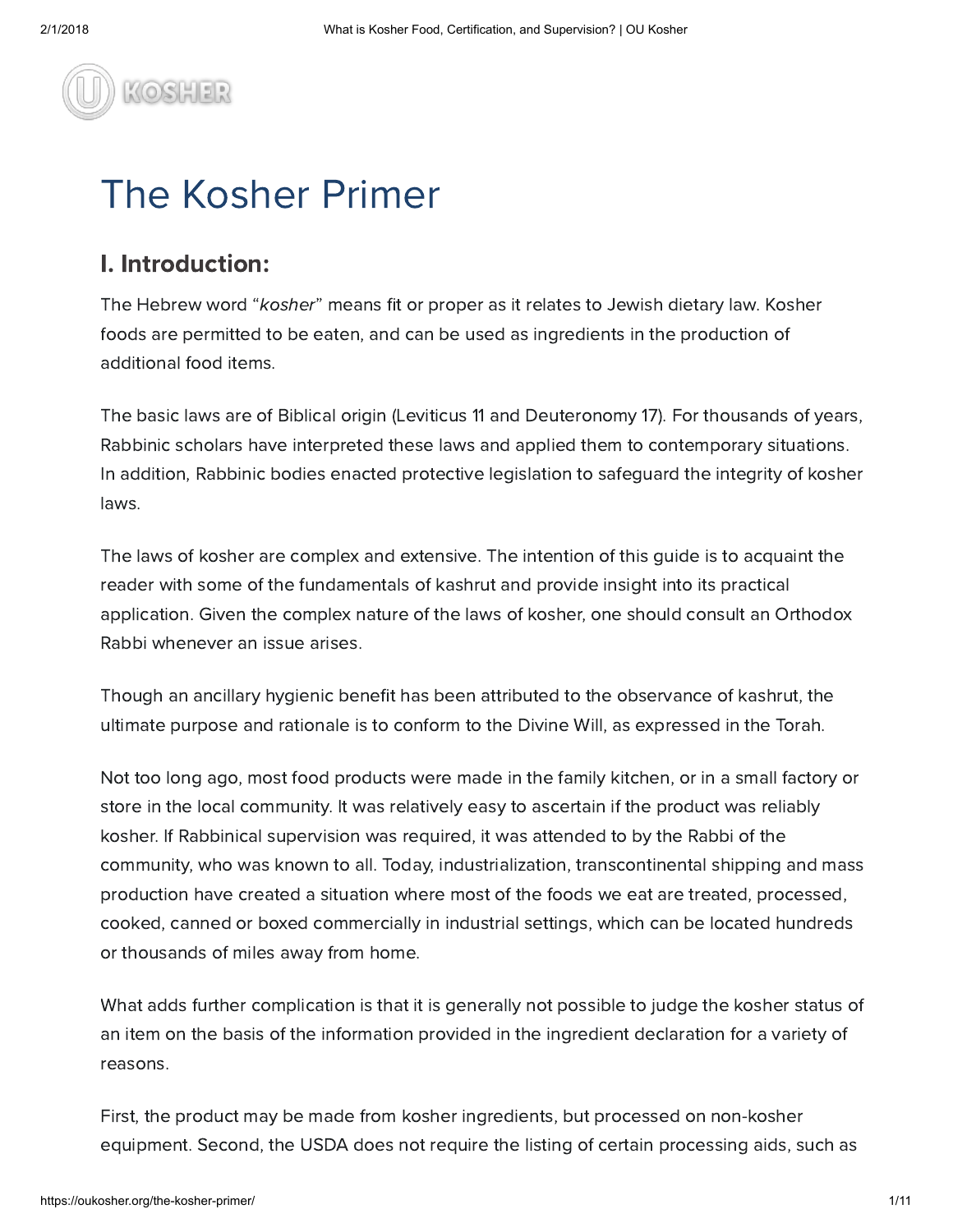pan liners and oils that serve as release agents. Though not legally classified as ingredients, these items could nonetheless render the product non-kosher. Third, many ingredients can be kosher or non-kosher, depending on their source of origin. For example, glycerin and emulsifiers are made from either vegetable (most likely kosher) or animal oils (most likely nonkosher). Finally, many ingredients are listed only in broad terms, with no breakdown of the many complex components that make up the actual item. For example, a chocolate flavor may contain 50 ingredients, but the ingredient declaration will list this entire complex of ingredients as "flavors".

Unless a person is an expert in food production, the average consumer cannot possibly make an evaluation of the kosher status, which is why it is important to purchase only those products that have the endorsement of a reliable kashruth agency.

## II. Kosher and Non-Kosher Meat, Poultry, and Fish

#### A. Meat:

The Torah states that kosher mammals are those that chew their cud (ruminants) and are cloven-hoofed. The following animal species are among those considered to be kosher: addax, antelope, bison, cow, deer, gazelle, giraffe, goat, ibex and sheep. In addition, meat and poultry require special preparation, which will be discussed below.

#### B. Poultry:

The Torah does not enumerate specific characteristics to distinguish permitted and forbidden birds. Instead, it enumerates 24 forbidden species of fowl, while all other birds are considered to be kosher. Nonetheless, for various reasons, in practice we eat only those birds which have an established tradition that the species is kosher.

In the United States, the only poultry accepted by mainstream kashrut organizations as kosher are chicken, turkey, duck and goose.

#### C. Fish:

The Torah establishes two criteria to determine which fish are kosher. The fish must have fins and scales. The scales must be easily removable without damaging the skin. [Generally, scales on kosher fish are either thin, rounded and smooth-edged (cycloid) or narrow segments that are similar to teeth of a comb (ctenoid)]. All shellfish are prohibited. Unlike meat and poultry, fish requires no special preparation. Nonetheless, the fish scales must be visible to the consumer in order to establish the kosher status of the fish. Therefore, filleted or ground fish should not be purchased unless properly supervised, or the fillet should have a skin tab with scales attached to the flesh. Furthermore, purchasing fish in a non-kosher fish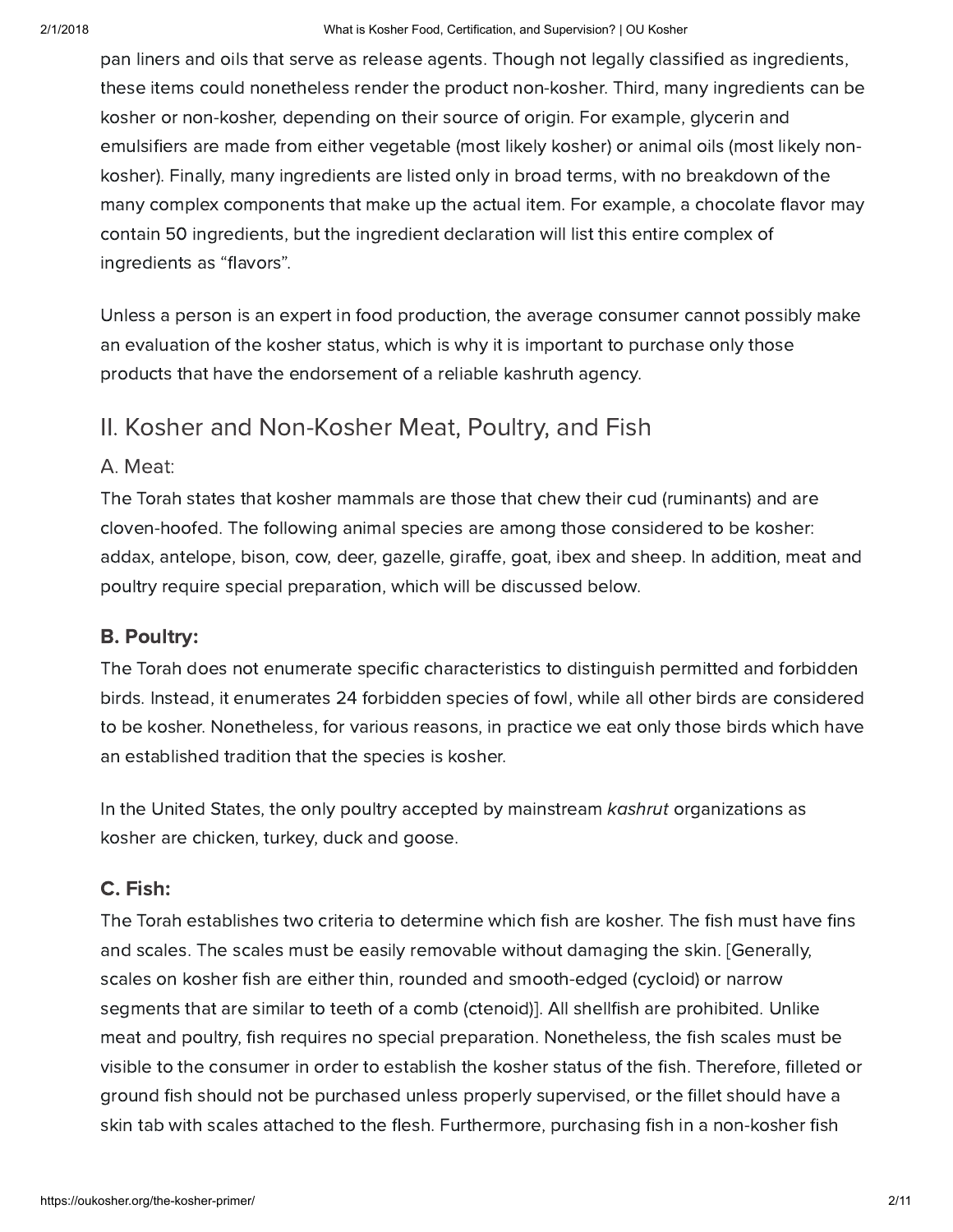store is problematic – even if the scales are intact – because the knives and tables are not kosher, and Rabbinic guidance should therefore be sought.

Rabbinic law prohibits consumption of fish and meat together.

Processed and smoked fish products require reliable rabbinic supervision, as do all processed foods.

## III. Meat & Poultry Processing

## A. Shechita (Slaughter):

The Torah requires that meat and poultry be slaughtered in a prescribed manner known as shechita. The trachea and esophagus of the animal are severed with a special razor-sharp, perfectly smooth blade, causing instantaneous death with no pain to the animal. Only a trained kosher slaughterer (shochet), whose piety and expertise have been attested to by rabbinic authorities, is qualified to slaughter an animal for kosher consumption.

#### B. Bedika (Inspection):

After the animal has been properly slaughtered, a trained inspector (bodek) inspects the internal organs for any physiological abnormalities that may render the animal non-kosher (treif). The lungs, in particular, must be examined in order to determine that there are no adhesions (sirchot), which may be indicative of a puncture in the lungs. If an adhesion is found, the bodek must further examine it carefully to determine its kosher status. It should be noted that in addition to fulfilling the requirements of halacha (Jewish law), the bedika of internal organs insures a standard of quality that exceeds government requirements.

## C. Glatt Kosher:

Though not all adhesions render an animal non-kosher, some Jewish communities or individuals only eat meat of an animal that has been found to be free of all adhesions on its lungs. "Glatt" literally means "smooth", indicating that the meat comes from an animal whose lungs have been found to be free of all adhesions. Recently, the term "glatt kosher" is increasingly used more broadly as a generic phrase, implying that the product is kosher without question.

## D. Nikkur (Excising):

In some kosher animal species, many blood vessels, nerves and lobes of fat are forbidden and must be removed. There are special cutting procedures for beef, veal and lamb known as nikkur (Hebrew word for "excising" ), which must be performed by a specially trained individual.

#### E. Koshering: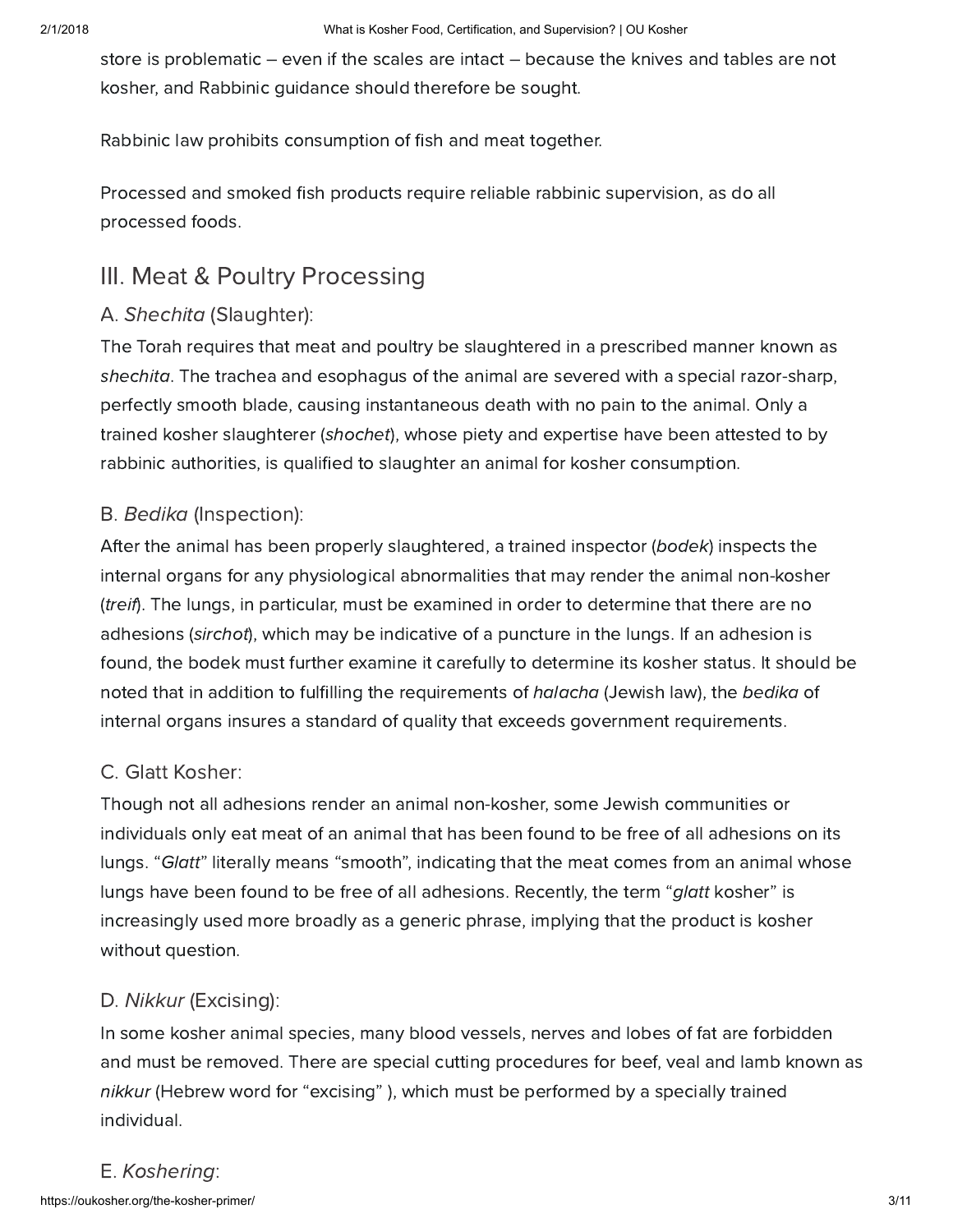The Torah forbids the consumption of the blood of an animal. The two accepted methods of extracting blood from meat, a process referred to as "kashering", are either salting or broiling.

Meat should not be placed in warm water before it has been "kashered". Once meat is cooked prior to kashering, it cannot be made kosher.

## 1. Salting:

The meat must first be soaked for a half hour in cool (not ice) water in a utensil designated only for that purpose. After allowing for excess water to drip off the meat, the meat is thoroughly salted so that the entire surface is covered with a thin layer of salt. Only coarse salt should be used. Both sides of meat and poultry must be salted. All loose inside sections of poultry must be removed before the kashering process begins. Each part must be soaked and salted individually.

If the meat or poultry was sliced during the salting process, the newly exposed surfaces of the cut must now be soaked for a half hour and salted as well.

The salted meat is left for an hour on an inclined or perforated surface to allow the blood to flow down freely. The cavity of the poultry should be placed open, in a downward direction.

After the salting, the meat must be thoroughly soaked, and then thoroughly washed to remove all of the applied salt.

According to Jewish law, meat must be kashered within 72 hours after slaughter so as not to allow the blood to congeal. If meat has been thoroughly soaked prior to the 72 hours limit, an additional seventy-two hours time stay is granted to complete the first step of the salting process.

## 2. Broiling:

An alternate means of "kashering" meat is through broiling. Liver may only be kashered through broiling, because of the preponderance of blood in it.

Both the liver and meat must first be thoroughly washed to remove all surface blood. They are then salted slightly on all sides. Subsequently, they are broiled specifically on a designated liver-broiling perforated grate over an open fire, which draws out the internal blood. When kashering liver, slits must be made in the liver prior to broiling.

The meat or liver must be broiled on both sides until the outer surface appears to be dry and brown. After broiling, the meat or the liver is rinsed off.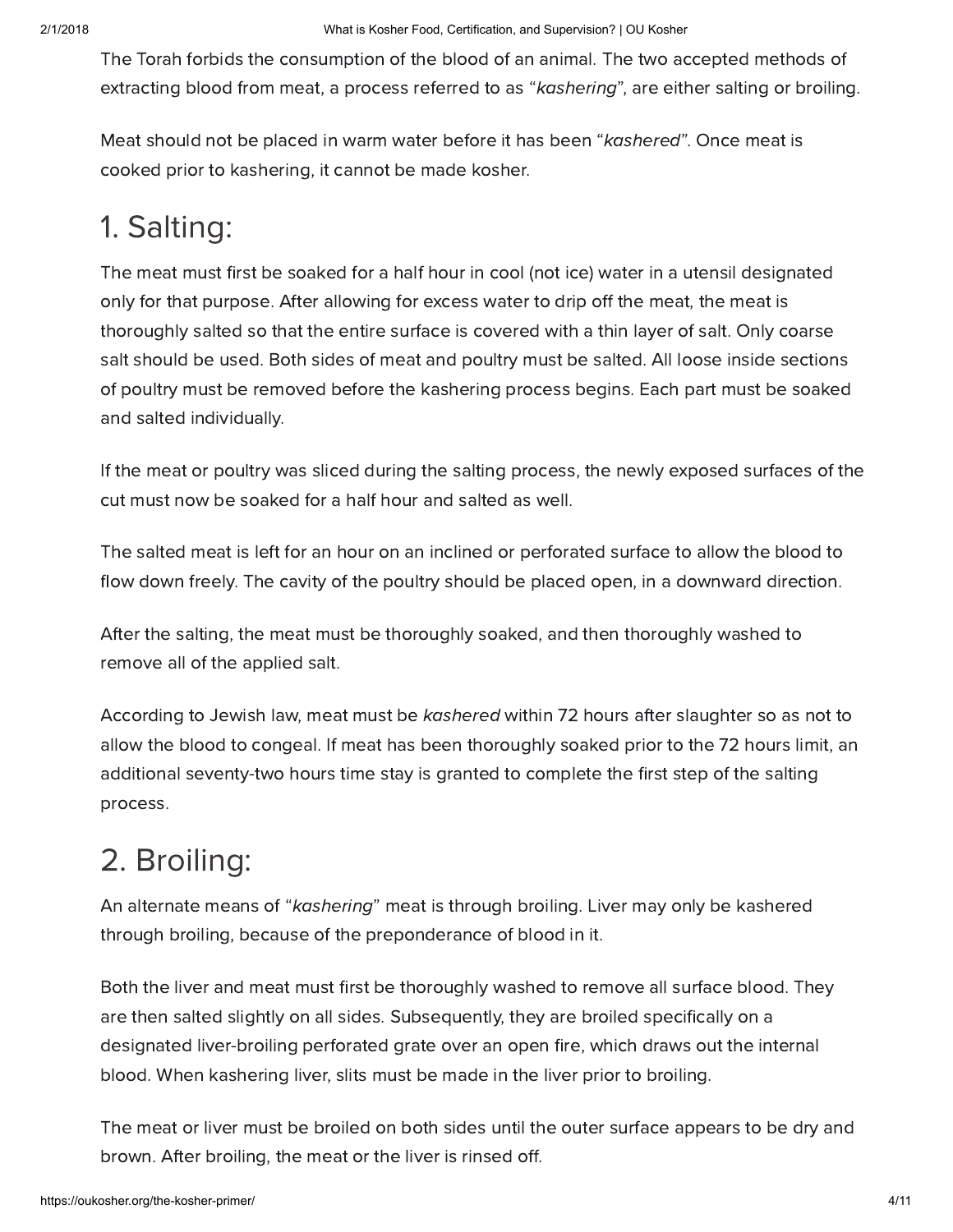#### F. The Kosher Butcher:

Years ago, salting of meat and poultry was performed in the home of the consumer. More recently, the kosher butcher performed salting in the butcher shop. Today, the entire process of slaughtering, bedika, nikkur and salting has shifted to the slaughterhouse. This allows for uniform consistency of high standards. Nonetheless, the kosher butcher plays a critical role in distributing the product. The butcher must be a person of integrity and the store should be under reliable Rabbinic supervision.

#### G. Packaging:

From the time of slaughter, kosher meat and poultry must be properly supervised until it reaches the consumer. A metal tag called a *plumba*, bearing the kosher symbol is often clamped on the meat or fowl to serve as an identifying seal of supervision. Alternatively, the meat or fowl is packed in tamper-proof packaging with the kosher logo prominently displayed.

#### H. Cost:

Because kosher meat and poultry have many processing requirements (shechita, bedika nikkur and salting), which must be performed by specially trained individuals, the labor costs associated with kosher meat and poultry are significantly greater. This accounts for the higher cost of kosher meat and poultry.

## IV. Caterers, Restaurants, Hotels:

Caterers, restaurants, and hotels must be supervised by a reputable Orthodox Rabbinic authority.

It cannot be assumed that kashrut is maintained simply because a kosher impression is created by an advertisement or by a statement, such as, "we serve a kosher clientele." Too often, 'vegetarian' or 'dairy' restaurants are assumed to be kosher and beyond the need for supervision. Unfortunately, this is a prevalent misconception. Fish, baked goods, cheese, shortening, oil, eggs, margarine, dressings, and condiments are among the many foodstuffs requiring supervision in 'vegetarian' and 'dairy' restaurants. Even those food items that are kosher in their raw states could be rendered non-kosher when prepared on equipment used for non-kosher food. For these reasons, reputable kosher supervision is required.

## V. Meat and Milk in the Kosher Kitchen

The Torah forbids: 1) cooking meat and milk together in any form; 2) eating such cooked products, or 3) deriving benefit from them. As a safeguard, the Rabbis extended this prohibition to disallow the eating of meat and dairy products at the same meal or preparing them on the same utensils. Furthermore, milk products cannot be consumed after eating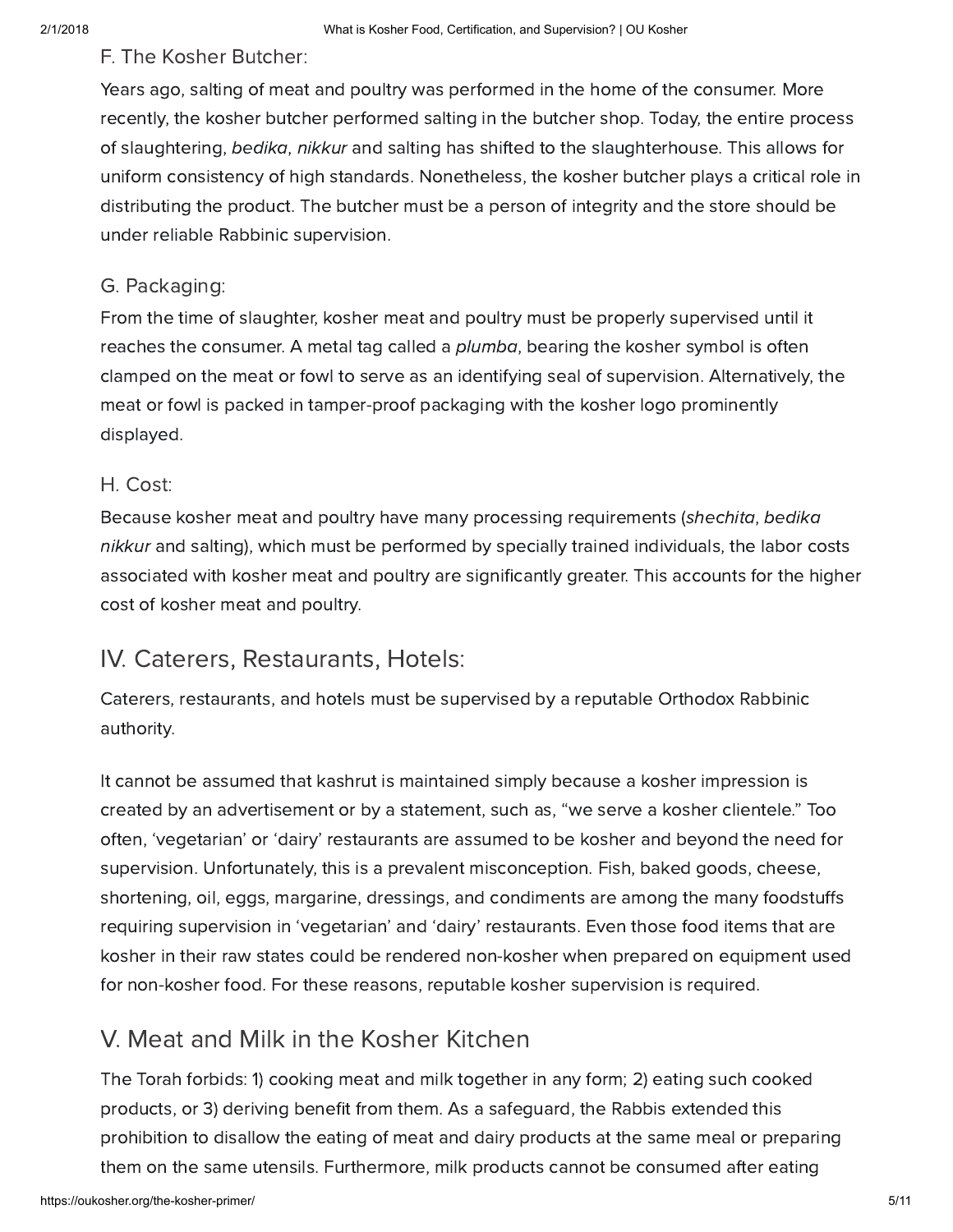meat, for a period of time. There are different traditions for how long to wait between meat and dairy, but the most prevalent custom is to wait six hours.

Meat may be eaten following dairy products with the one exception of hard cheese that is aged 6 months or more, which requires the same waiting time as that of dairy after meat. Prior to eating meat after dairy, one must eat a solid food, either drink a liquid or thoroughly rinse one's mouth, and check the cleanliness of ones hands.

#### A. Utensils:

Unless one is a vegetarian and meat is totally excluded from his kitchen, a kosher kitchen must have two different sets of utensils, one for meat and poultry and the other for dairy foods. There must be separate, distinct sets of pots, pans, plates and silverware.

#### B. Washing Dishes:

Ideally, it is best to have two kitchen sinks, one for meat and the other for dairy. If this is not feasible, and one uses one sink for both meat and dairy, dishes and utensils should be placed and washed on a rack, so as not to touch the sink. Separate racks are to be used for meat and dairy use. Care must be taken to make sure that the water should not be allowed to rise to reach the level of the rack, and dishes cannot be soaked in a sink used for both dairy and meat.

## VI. Eggs

The eggs (or other by-products) of non-kosher birds or fish are not kosher. Caviar, therefore, must come from a kosher fish and this requires reliable supervision. Commercial liquid eggs also require supervision. Eggs of kosher fowl that contain a blood spots must be discarded, and therefore eggs should be checked before use.

## VII. Shortening and Oil:

Government regulations concerning the labeling of food ingredients have undergone strict changes. Not only must the label specify the type of shortening, i.e., vegetable or animal, but it must declare the actual source as well. Thus, it is commonplace to find mention of cottonseed oil, lard, coconut oil, and other oil sources. The result of this explicit label display is that the consumer can easily detect what is blatantly non-kosher. However, it is important to be aware that the kosher status of a product containing even pure vegetable shortening can only be verified by reliable kosher certification. The reason for this is that manufacturers of vegetable shortening often process animal fats on common equipment. Pure vegetable products may satisfy USDA guidelines for purity, however, in terms of Jewish law, vegetable oil may be non-kosher because it is processed on non-kosher equipment.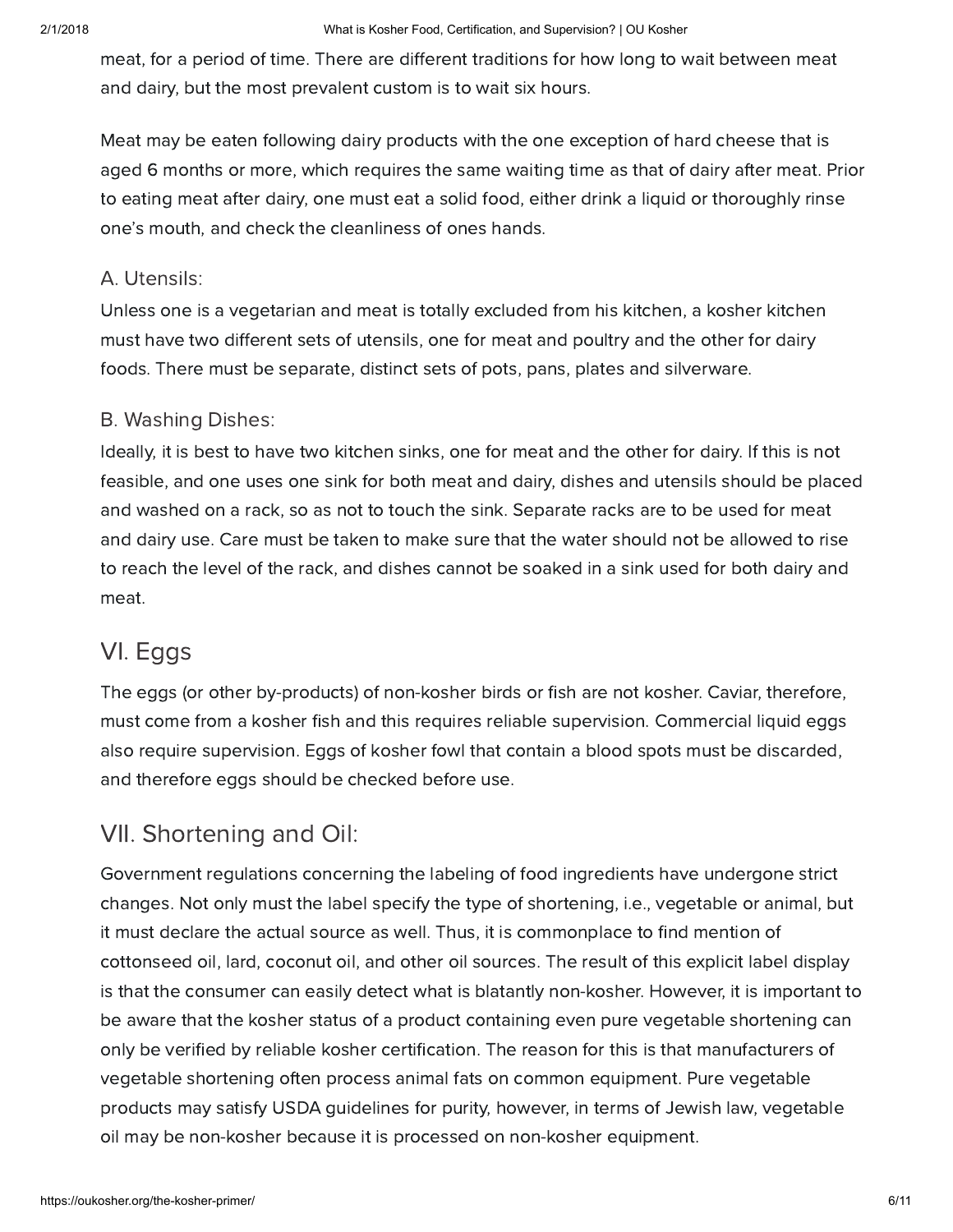## VIII. Emulsifiers:

Emulsifiers are complex substances that are used in many types of food production. They can perform a number of critical functions, among them acting as a surfactant (reducing the surface tension of a liquid) thus making oil and water soluble. Emulsifiers are critical components in many food items, such as margarine, shortenings, cream fillings, toppings, coffee creamers, whiteners, prepared cake mixes, donuts, puddings, ice cream, frozen desserts, instant mashed potatoes, peanut butter, breakfast cereals, chocolates and candies. Emulsifiers may be listed on the ingredient label as polysorbates, glycerides, mono and diglycerides, sorbitan monostearates, etc. Emulsifiers are produced from either animal or vegetable oil, and emulsifiers require reliable kosher supervision.

## IX. Flavors:

A critical sector of the food industry is manufacturers of flavors. Flavors, whether artificial or natural, are components of nearly every product. Flavor production is highly complex and uses raw materials from every imaginable source. Some common kosher sensitive ingredients used in flavors are fusel oil (which may be extracted from grape juice), glycerin and castorium (a beaver extract). Since the ingredient declaration never includes a breakdown of ingredients used in flavors, food items containing natural or artificial flavors require reliable supervision.

## X. Fillings and Cremes:

All fillings, cremes, and fudge bases must be certified kosher because they may contain fats, emulsifiers, gelatin stabilizers and flavors.

## XI. Breads, Rolls, Challah, Bagels and Bialys:

These basic household staples present several kosher problems and require kosher certification.

Many types of bread are made with oils and shortenings. Basic ingredients of specially prepared dough mixes and dough conditioners are shortenings and di-glycerides. In bakeries, pans and troughs in which the dough is placed to rise and to bake are coated with grease or divider oils, which may be non-kosher. These oils often do not appear on the label. There may also be an issue of other non-kosher products prepared and baked on the same equipment. These are some of the reasons that bread requires kosher supervision.

It is Rabbinically prohibited to produce bread utilizing dairy ingredients. Since bread is frequently eaten at all meals, the Rabbis were concerned that one might inadvertently eat dairy bread with a meat meal. There are two exceptions – if the bread is baked in an unusual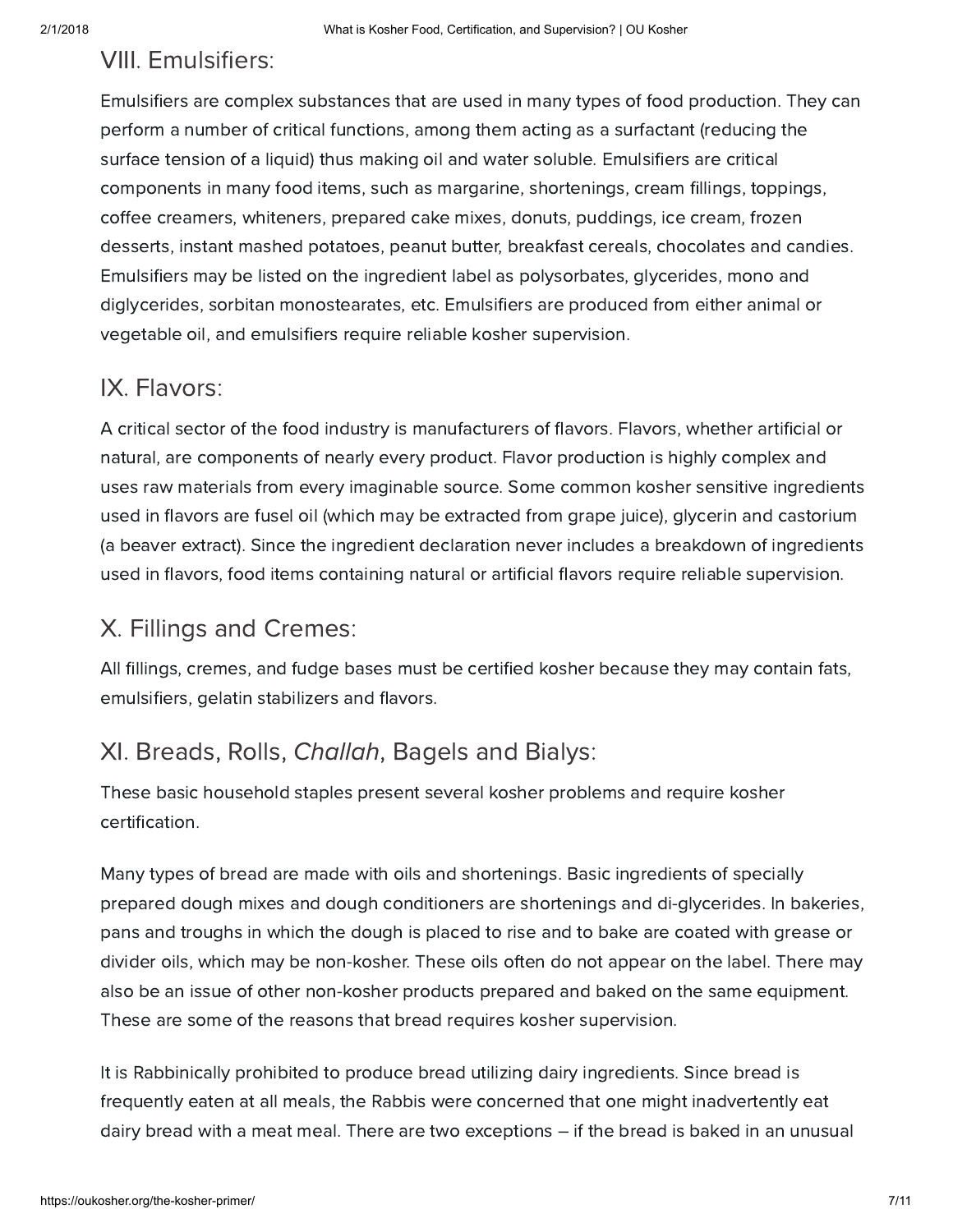shape or design indicating that it is dairy, or if the loaf is so small that it would be consumed at one meal.

Jewish law requires that a portion of batter or finished baked product be set aside for what is known as "challah"'. While any size portion is adequate for challah, it is customary to separate a portion the size of an olive. After separation, the *challah* is burned. This ritual is obligatory only when the owner of the dough at the time of its preparation is Jewish, and the dough is made from flour of any of the following five grains: wheat, oats, rye, spelt, and barley. In addition, there is no requirement to separate *challah* if the batter contains less than 2-1/2 pounds of flour. If the batter contains at least 5 pounds of flour, a blessing is recited before separating challah.

If this *mitzvah* has not been performed in the bakery, it may be performed in the home by placing all the baked goods in one room, breaking open all sealed packaged material, and taking a small piece from any of the baked goods and burning it.

## XII. Cake, Pastries and Doughnuts

These products generally contain shortening, emulsifiers, flavors and other kosher sensitive ingredients, and therefore reliable supervision is necessary.

## XIII. Dairy Products

#### A. Milk:

Rabbinic law requires that there be supervision during the milking process to ensure that the source of the milk is from a kosher animal. Following the opinion of many rabbinic authorities, OU policy is that in the United States, the Department of Agriculture's regulations and controls are sufficiently stringent to ensure that only cow's milk is sold commercially. These government requirements fulfill the Rabbinical requirement for supervision. However, some individuals are more stringent and only consume milk that was produced with full-time supervision. This is known as cholov yisroel.

#### B. Cheese:

All cheeses require kosher certification, including hard cheeses (Swiss, cheddar, etc.) and soft cheeses (cottage, farmer, pot, and cream cheese). Rennet, processed from the stomachs of unweaned calves, is often used in the production of hard cheese as a curdling and coagulating agent. Kosher hard cheese is produced with microbial rennet, which is derived from kosher sources. Because hard cheese is typically made with animal rennet, the Rabbinic sages decreed that even when animal rennet is not used, a full-time supervisor must be present to guarantee the kosher integrity of the product. Hard cheese produced with kosher ingredients and a full-time supervisor is known as gevinat yisroel.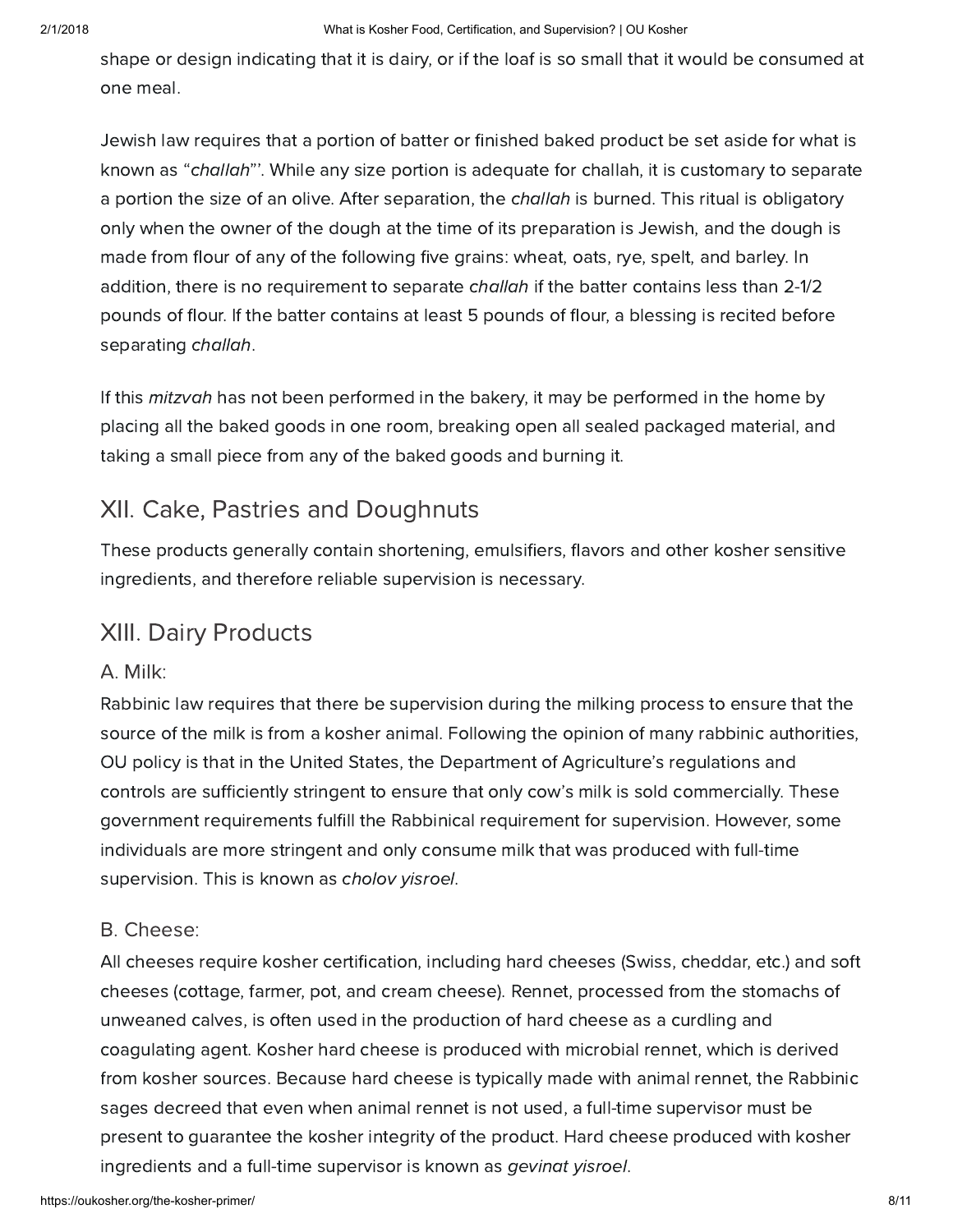Soft cheeses may contain cultures and flavors that are not kosher. Since these products are pasteurized, the integrity of the equipment is an issue as well.

## XIV. Pareve Foods:

The adjective 'pareve' means that the food item does not contain dairy or meat ingredients, and it was not processed with heat on dairy or meat equipment. Pareve foods are neutral and may be eaten with meat or dairy foods.

#### A. Labeling:

OU policy is that dairy or meat items are labeled OU-D and OU Dairy or OU Meat respectively. An item that is labeled OU without a suffix can be assumed to be pareve. Nonetheless, we recommend checking the ingredients listed on the label, since on rare occasions, the OU-D is inadvertently omitted.

#### B. Sherbets:

According to government standards, any product labeled 'sherbet' or 'fruit sherbet' must contain milk and is, therefore, not pareve. Water ices may be pareve or dairy, which will be reflected in the OU designation.

#### C. Margarine:

Margarine contains oils and glycerides and requires rabbinic certification. Additionally, margarine may contain up to 12% dairy ingredients, and therefore some margarines are OU Dairy while others are pareve.

## D, Non Dairy Creamers:

Many non-dairy creamers are, in fact, dairy and bear an OU-D. The government requires that creamers be labeled "non-dairy" if milk derivatives are used instead of whole milk.

## XV. Natural and Health Foods

With the proliferation of so-called "Natural" or "Pure" and similarly promoted health food products in the United States, some clarification is in order with regards to their kashrut status. There is a mistaken notion that natural products are inherently kosher. In fact, all non-kosher food items are natural, and therefore natural has no bearing on the kosher status.

## XVI. Wines and Grape Products

All grape juice, grape wines or brandies must be prepared under strict Orthodox Rabbinic supervision. Once the kosher wine has been cooked, no restrictions are attached to its handling. Such products are generally labeled "mevushal".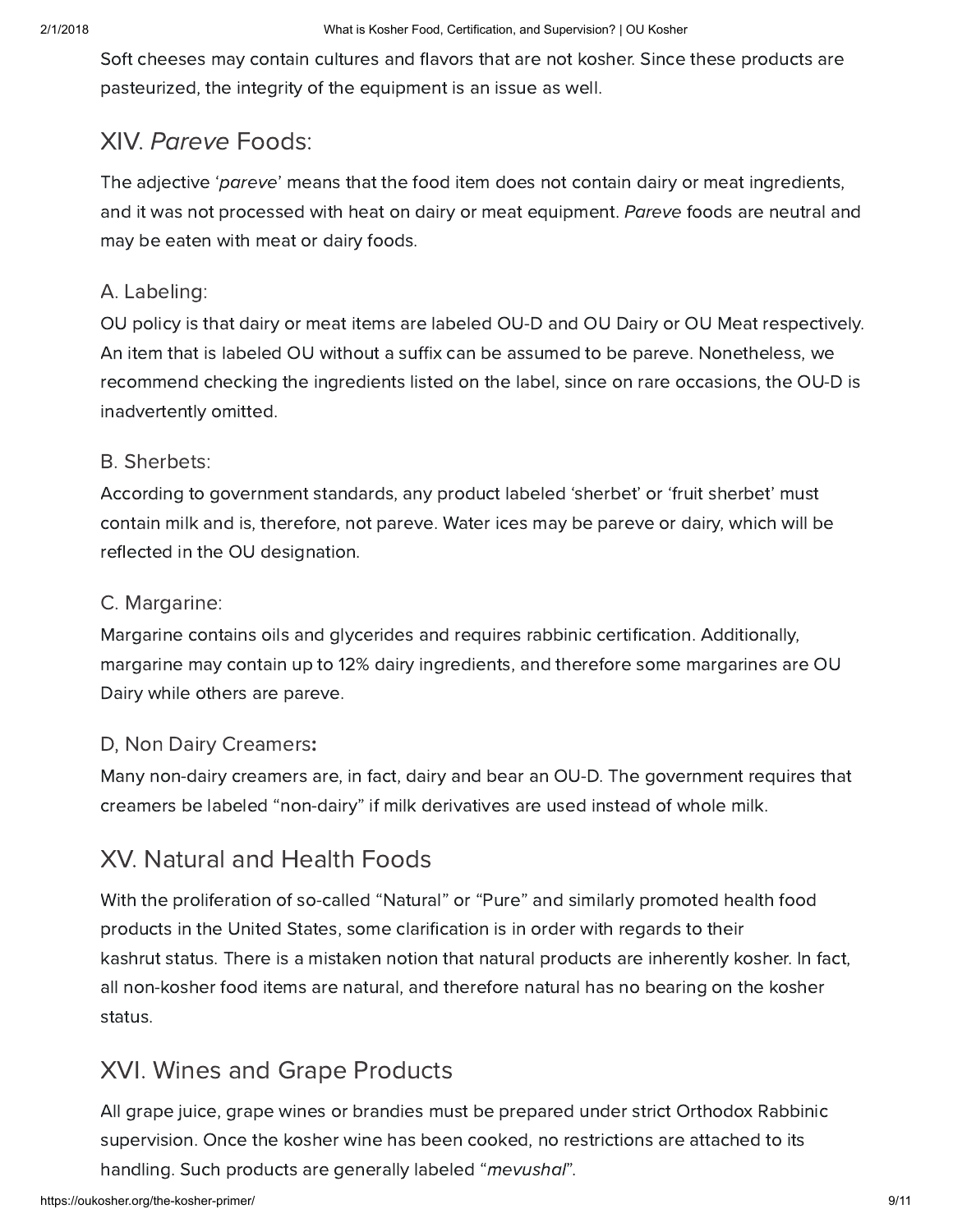Grape jam (produced from grape pulp) as well as all varieties of jam and jelly require supervision because they may be processed on non-kosher equipment and may contain nonkosher additives.

Grape jelly is produced from grape juice and can be used only when produced from kosher grape juice under proper supervision.

Natural and artificial grape flavors may not be used unless they are kosher endorsed. Many grape flavors contain natural grape extracts and are labeled artificial or imitation because other flavoring additives are used in the formula.

Liqueurs require supervision because of the flavorings used in these products. In addition, the alcohol base may be wine derived.

## XVII: Traveling

For the businessperson or tourist traveling across the United States, kosher certified products are available almost everywhere, even in the smallest groceries in the most remote towns. However, it is much more difficult to obtain reliably kosher certified products in most foreign countries.

A traveler bringing along frozen (TV) dinners where only non-kosher ovens are available for reheating, may use the ovens by covering the frozen package with two layers of aluminum foil. If a microwave will be utilized, then the food must also be double wrapped. Kosher meals should be ordered in advance when traveling by plane, train or ship. These meals are also heated in non-kosher ovens. The employees of the carrier are instructed to heat these meals in the same manner that they were received; totally wrapped in double foil with the caterer's seal and the Rabbinic certification seal intact. The traveler can ascertain by the intact seals that the dinners have not been tampered. Any dinner, which is not properly sealed, should not be eaten. The kosher certification only applies to the food in the sealed package.

Any other food (rolls, wines or liqueurs, cheeses, and coffee creamers or snacks) served loose by the carrier is not included in the kosher endorsement, unless it is sealed and bears its own separate endorsement.



**CONSUMER RESOURCES**  INDUSTRIAL **RESOURCES**  OU COMMUNITY **SERVICES**